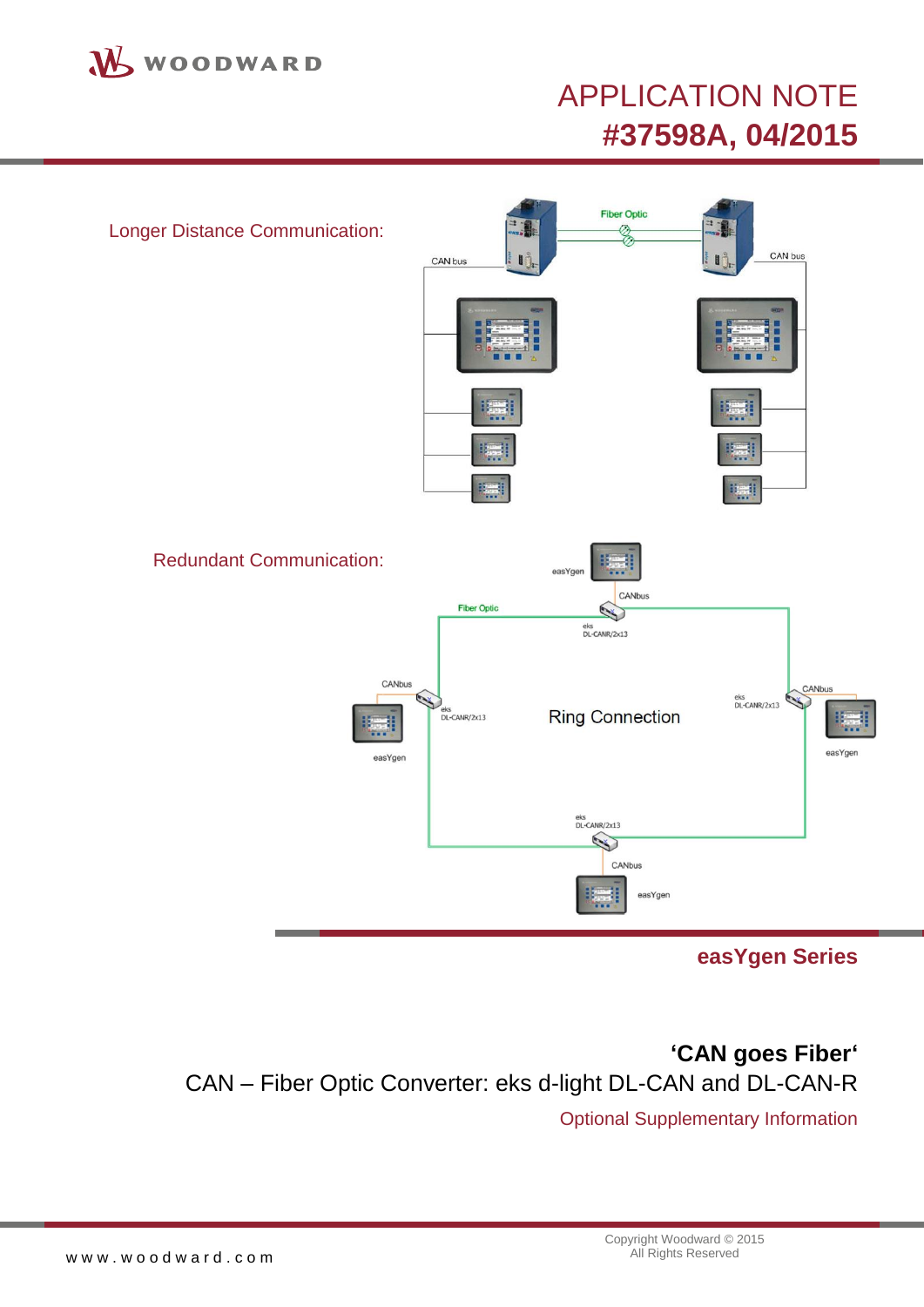### <span id="page-1-0"></span>**General Information**

The following alert boxes can be used in this publication:

| <b>DANGER</b>    | "Danger" text.<br>Death or serious injury almost certain. ANSI standard says, "This signal<br>word is to be limited to the most extreme situations."                              |
|------------------|-----------------------------------------------------------------------------------------------------------------------------------------------------------------------------------|
| <b>AWARNING</b>  | "Warning" text.<br>Death or serious injury possible.<br>This replaces most "WARNING" boxes in older manuals.                                                                      |
| <b>ACAUTION</b>  | "Caution" text.<br>Minor or moderate injury possible.<br>Noise, lifting, chemical exposure, or other non-life-threatening hazards.                                                |
| <b>NOTICE</b>    | "Notice" text.<br>Possibility of damage to equipment or property.                                                                                                                 |
| <b>IMPORTANT</b> | "Important" text.<br>Operating tip, maintenance suggestion, or other helpful information<br>requiring special attention (but not involving death, injury, or property<br>damage). |

### <span id="page-1-1"></span>Personnel



#### **WARNING!**

**Hazards due to insufficiently qualified personnel!**

**If unqualified personnel perform work on or with the control unit hazards may arise which can cause serious injury and substantial damage to property.**

• Therefore, all work must only be carried out by appropriately qualified personnel.

**For further Product Support Options, Product Service Options, Returning Equipment for Repair, and/or Engineering Services please [download application note #3](http://www.woodward.com/download/pub#37573)7573.**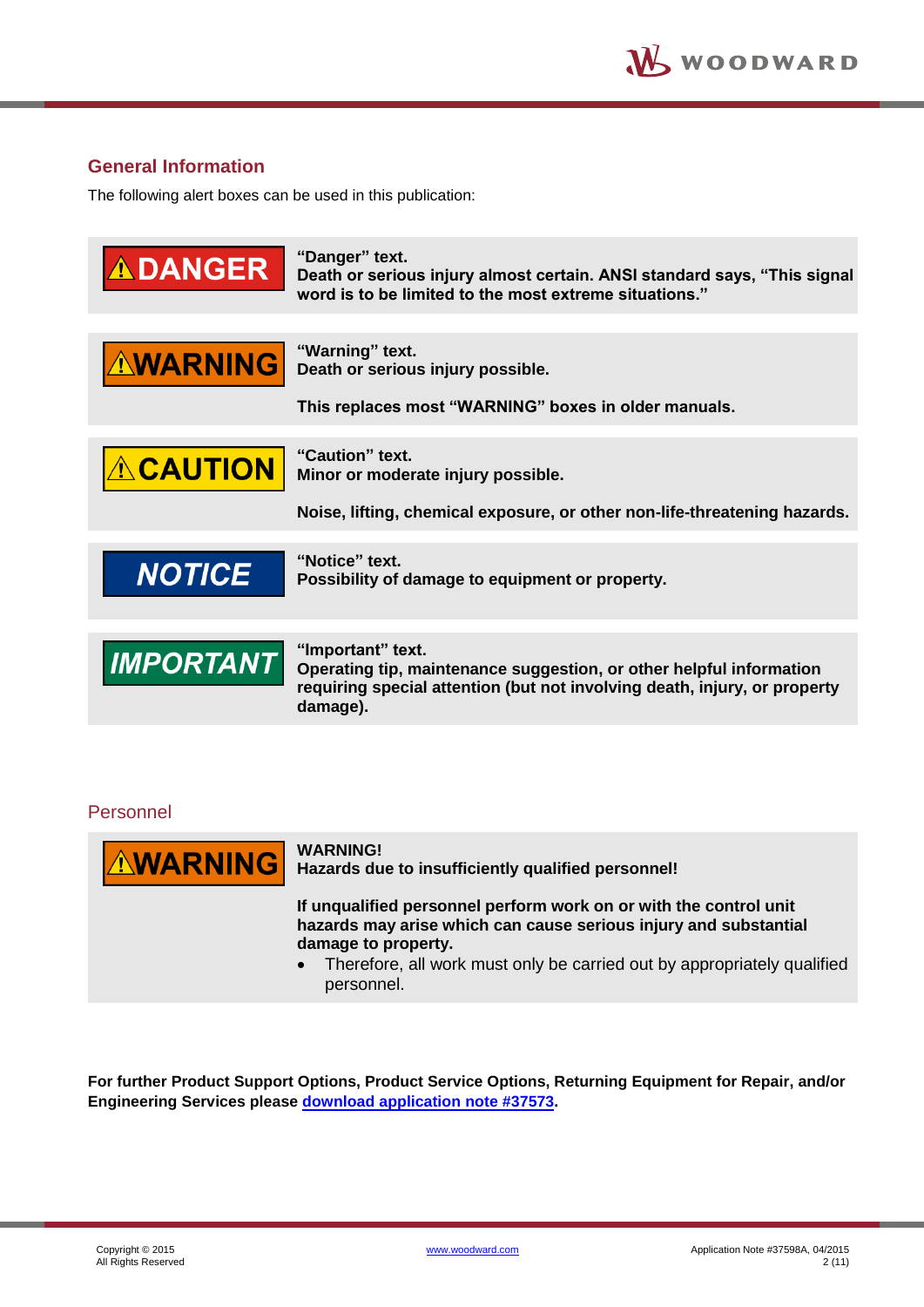### <span id="page-2-0"></span>**Requirements**

This application note describes CAN – Fiber Optic Converter modules, designed and manufactured by eks Engel GmbH & Co, KG (http://www.eks-engel.de/en/home/). Use the following item numbers to place your order with Woodward.

|                    | 1.8445-1048 DL-CAN-R | CAN – Fiber Optic System (Redundant) |
|--------------------|----------------------|--------------------------------------|
| 2.8445-1049 DL-CAN |                      | CAN – Fiber Optic System             |

### <span id="page-2-1"></span>**Documentation**

| <b>AWARNING</b> | Read this entire application note and all other publications pertaining to the work<br>to be performed before installing, operating, or servicing this equipment.<br>Practice all plant and safety instructions and precautions.<br>Failure to follow instructions can cause personal injury and/or property<br>damage!                                                                                                                                                                                                                                                                                                                                                                                                                                                                                                                                                                                                                                                                                             |  |
|-----------------|---------------------------------------------------------------------------------------------------------------------------------------------------------------------------------------------------------------------------------------------------------------------------------------------------------------------------------------------------------------------------------------------------------------------------------------------------------------------------------------------------------------------------------------------------------------------------------------------------------------------------------------------------------------------------------------------------------------------------------------------------------------------------------------------------------------------------------------------------------------------------------------------------------------------------------------------------------------------------------------------------------------------|--|
|                 | Any unauthorized modifications to or use of this equipment outside its<br>specified mechanical, electrical, or other operating limits may cause<br>personal injury and/or property damage, including damage to the<br>equipment.<br>Any such unauthorized modifications: constitute "misuse" and/or "negligence"<br>within the meaning of the product warranty thereby excluding warranty coverage<br>for any resulting damage, and invalidate product certifications or listings.                                                                                                                                                                                                                                                                                                                                                                                                                                                                                                                                  |  |
| <b>ACAUTION</b> | This publication may have been revised or updated since this copy was<br>produced. If the cover of the publication states "Translation of the Original<br>Instructions", the original source may have been updated since this translation<br>was made.<br>Be sure to check manual 26311, Revision Status & Distribution Restrictions of<br>Woodward Technical Publications, to verify whether this translation is up to date.<br>Always compare with the original for technical specifications and for proper and<br>safe installation and operation procedures. To verify that you have the latest<br>revision, check manual 26311, Revision Status & Distribution Restrictions of<br>Woodward Technical Publications, on the publications page of the Woodward<br>website:<br>www.woodward.com/publications<br>The latest version of most publications is available on the publications page. If<br>your publication is not there, please contact your customer service representative<br>to get the latest copy. |  |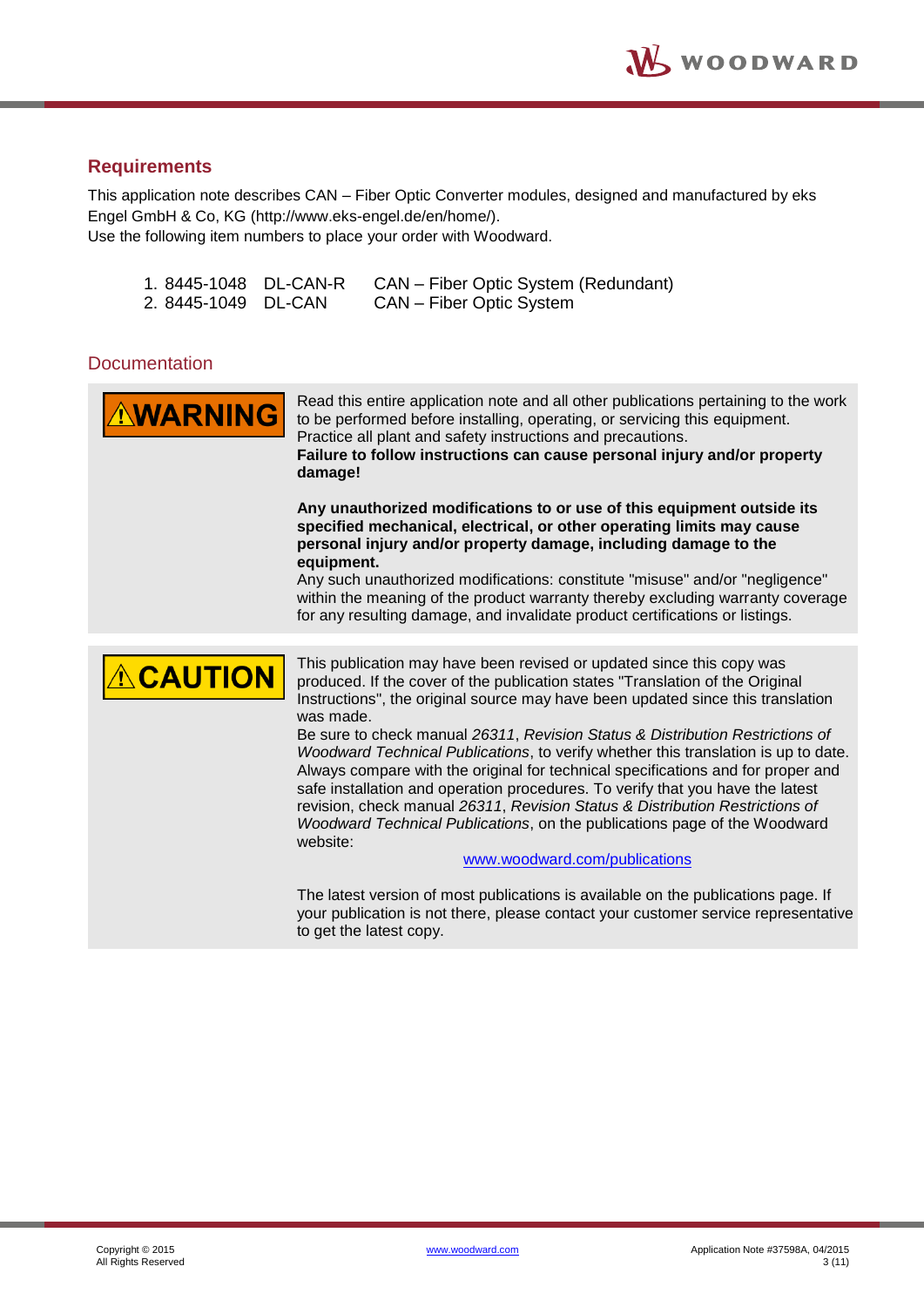### <span id="page-3-0"></span>**Introduction**

DL-CAN is normally used to increase the CAN bus length if controls are located at longer distances. For example, sometimes generator switchgear panel can be located away from the utility switchgear panel. In this case, one DL-CAN in each of the generator panel and utility panel is all that is required for seamless communication between easYgens and LS-5s.

Should your application need a redundant communication among easYgens and LS-5s use DL-CAN-R instead. The solutions described in the Application Note work with communication distances up to 5 km.

Two topologies are supported: ring and star. For most of the applications a ring topology is sufficient (and so described in this Application Note). However, if you wish to connect your controls in a star topology a central communication management channel (FIMP Splicebox from eks) is additionally needed.

**Want MORE?** It is possible to have ...

- Communication distances of up to 100 km
- Single mode fiber gateways with SC/ST connectors
- Star topology supported by FIMP splice box

#### **Please contact your Woodward representative**

## **Contents**

| 'CAN goes Fiber' CAN - Fiber Optic Converter: eks d-light DL-CAN and DL-CAN-R  1 |  |
|----------------------------------------------------------------------------------|--|
|                                                                                  |  |
|                                                                                  |  |
|                                                                                  |  |
|                                                                                  |  |
|                                                                                  |  |
|                                                                                  |  |
|                                                                                  |  |
|                                                                                  |  |
|                                                                                  |  |
|                                                                                  |  |
|                                                                                  |  |
|                                                                                  |  |
|                                                                                  |  |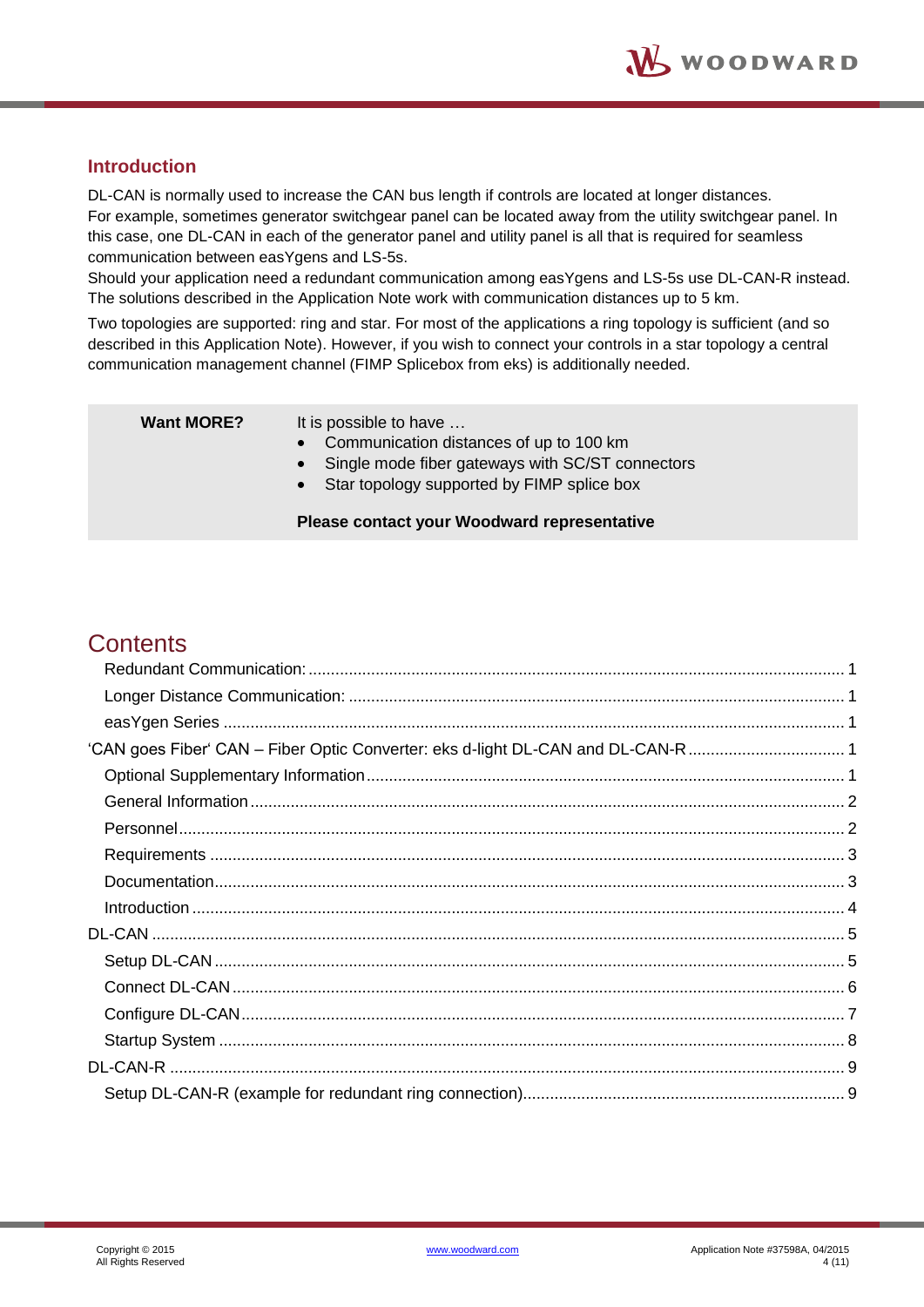# <span id="page-4-0"></span>**DL-CAN**

### <span id="page-4-1"></span>Setup DL-CAN

The *DL-CAN CANbus to Fiber Optic converter* by eks allows the easYgen-2000/3000 series controllers and the LS-5 series controllers to communicate over much greater distances with the reliability of Fiber Optics. One DL-CAN converter is required on each end of the fiber (for standard end-to-end connection).

For distances (up to 5 km) multimode fiber provides the right cost to performance ratio.

The DL-CAN provides fast refresh of data so the Woodward devices are unaware of the CANbus to fiber optic conversion.

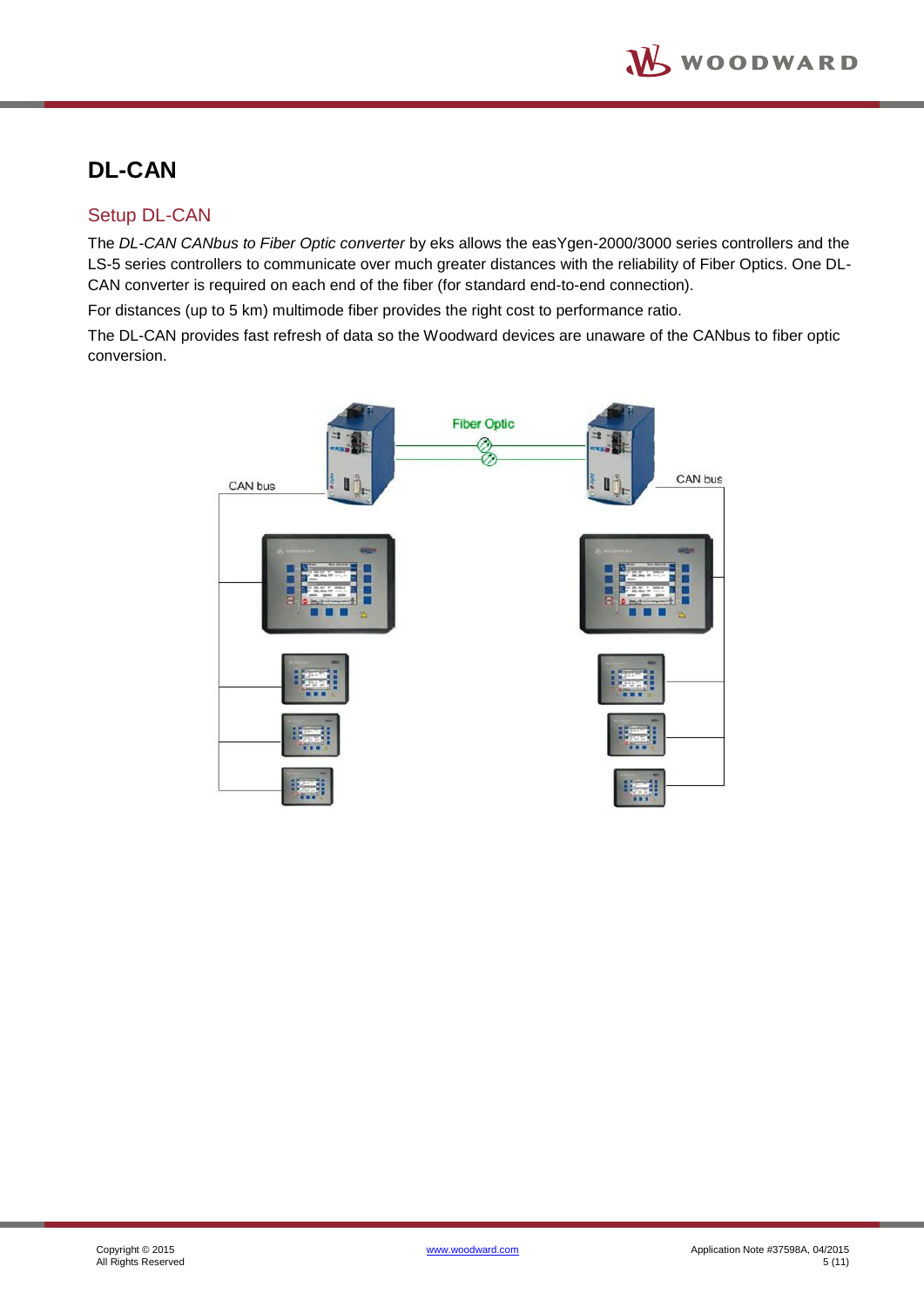### <span id="page-5-0"></span>Connect DL-CAN

1. Connect a power supply of 24  $V_{DC}$  to terminals marked with  $V_{DC1}$ ,  $V_{DC2}$  and GND.



**VDC 1 and VDC 2 are redundant power inputs with reverse voltage protection**

- 2. Connect optical fiber to the Rx and Tx terminals between the DL-CAN units. Make sure to connect Rx to Tx and Tx to Rx (send/receive topology).
- 3. Connect CAN H and CAN L to either the Sub-D9 pin connector or to the screw terminals as depicted below:

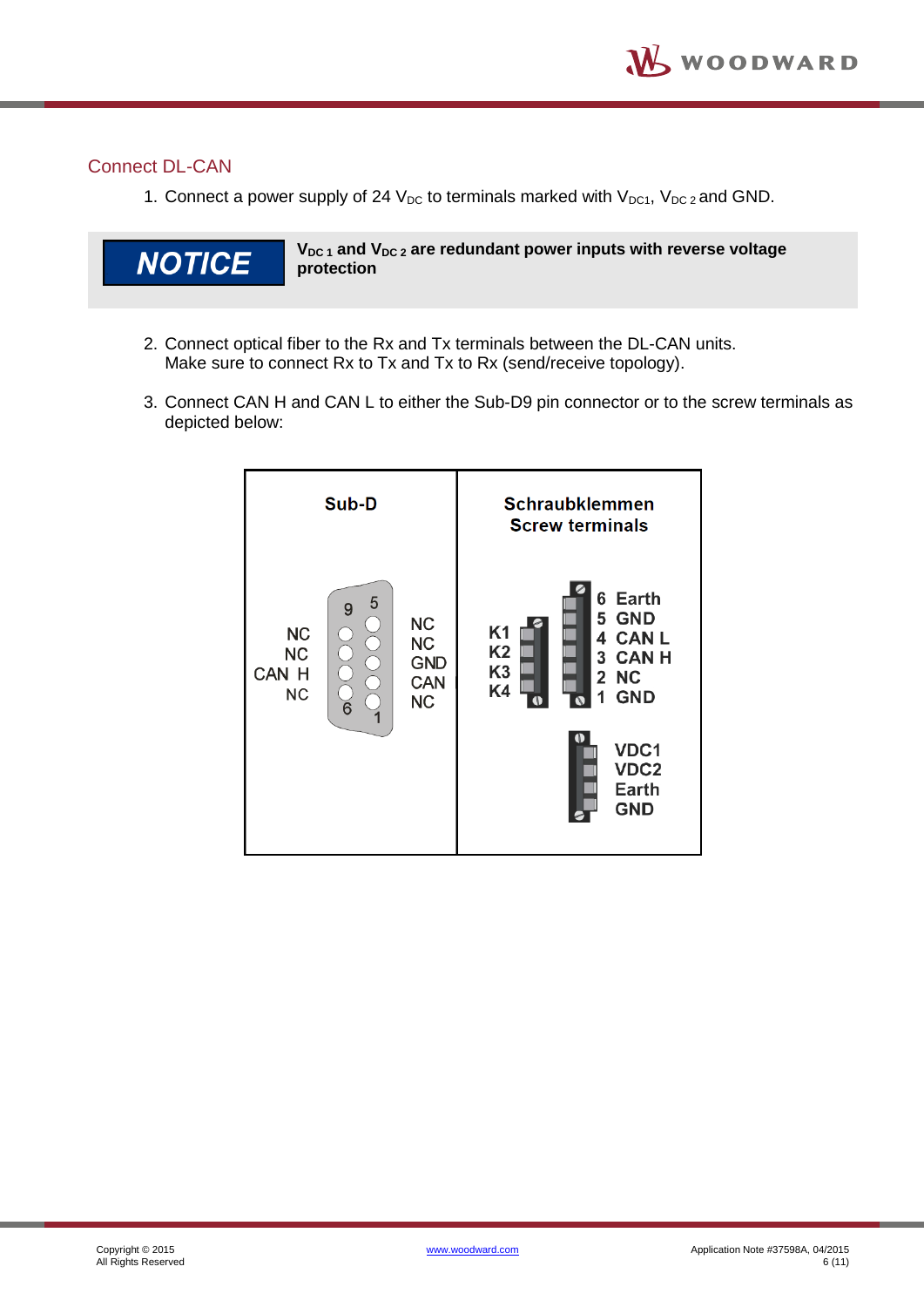### <span id="page-6-0"></span>Configure DL-CAN

Configuration of the DL-CAN converter is simple and requires no software tool. The configuration is done with 6 DIP switches as described below. No additional setup is required in the easYgen or LS-5 to incorporate the DL-CAN converter.

Set DIP-Switches per application

- 1. DIP-Switch 1-4 defines the CANbus baud rate (easYgen default is 250 kBd)
- 2. DIP-Switch 5 must be in position "ON"
- 3. DIP-Switch 6 enables the termination of CAN  $(R_W = 120$  Ohm)

**NOTICE** 

#### **Please power off (reset) the DL-CAN after each DIP-Switch change**

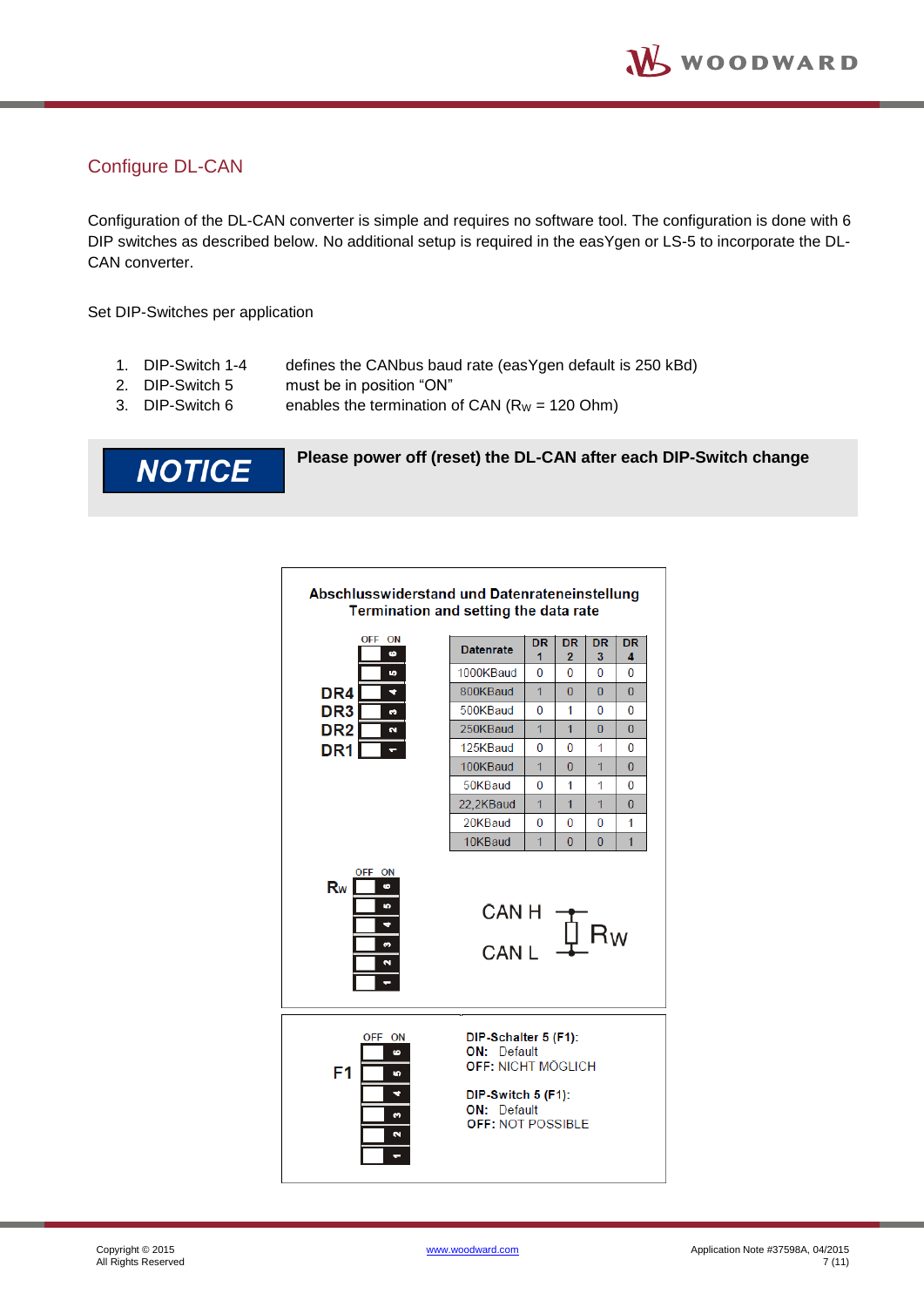### <span id="page-7-0"></span>Startup System

After power is applied to the easYgens(/LS-5s) and EKS Converter(s), communication should be automatically established between the units.

Verification of communication can be done by review the easYgen "States". All easYgens communicating will be visible on the "States" page (HMI).

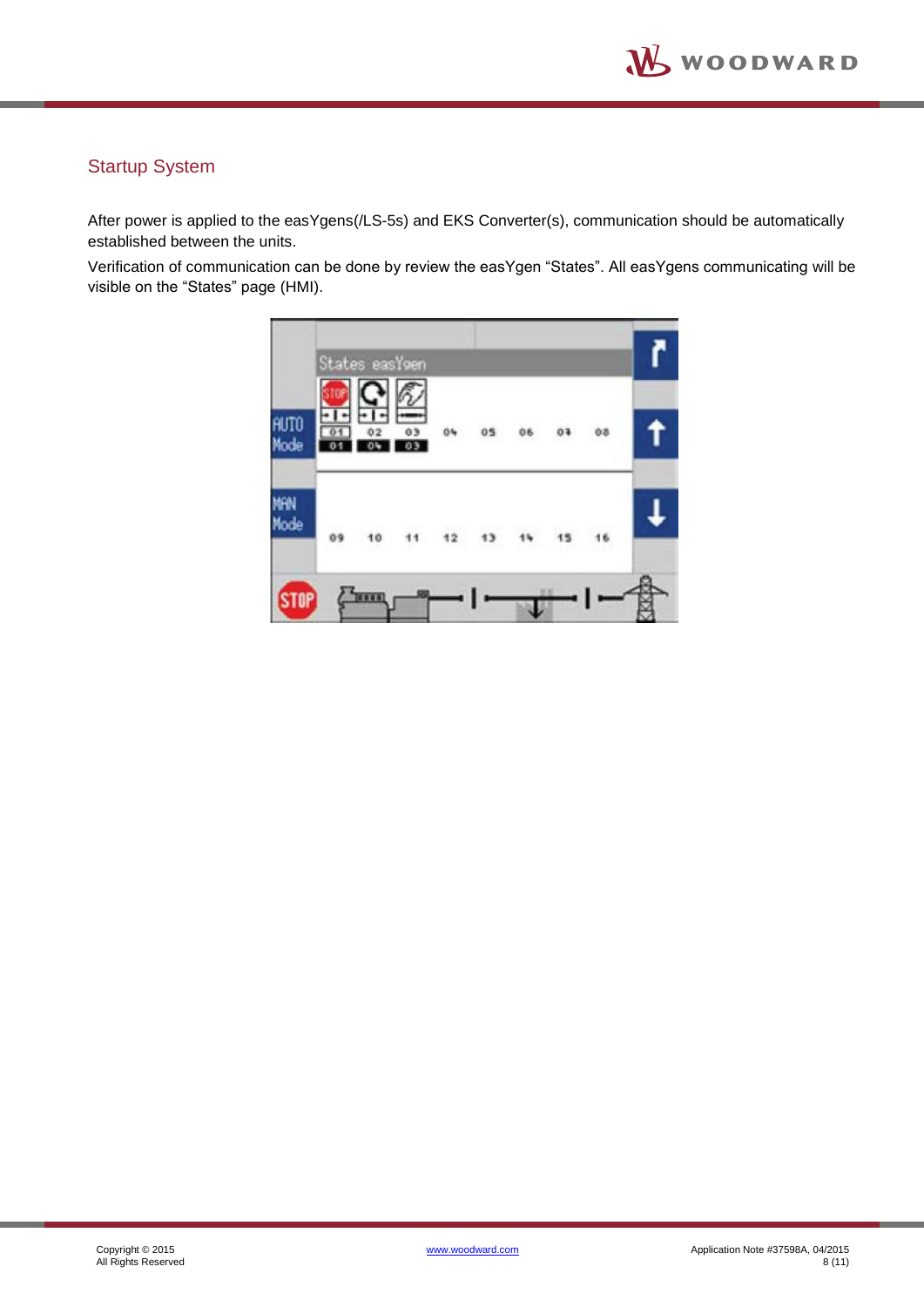# <span id="page-8-0"></span>**DL-CAN-R**

### <span id="page-8-1"></span>Setup DL-CAN-R (example for redundant ring connection)

Configuration of the DL-CAN-R converter is simple and requires no software tool. The configuration is done with 6 DIP-Switches as described below. No additional setup is required in the easYgens or LS-5s to incorporate the DL-CAN-R converter.

Set DIP-Switches per application

|  | 1. DIP-Switch 1-4 | defines the CANbus baud rate (easYgen default is 250 kBd) |
|--|-------------------|-----------------------------------------------------------|
|--|-------------------|-----------------------------------------------------------|

- 2. DIP-Switch 5 ON: Two DL-CAN-R in the ring;
	- OFF: more than two DL-CAN-R in the ring
- 3. DIP-Switch 6 enables the termination of CAN  $(R_W = 120$  Ohm)



**Please power off (reset) the DL-CAN-R after each DIP-Switch change**

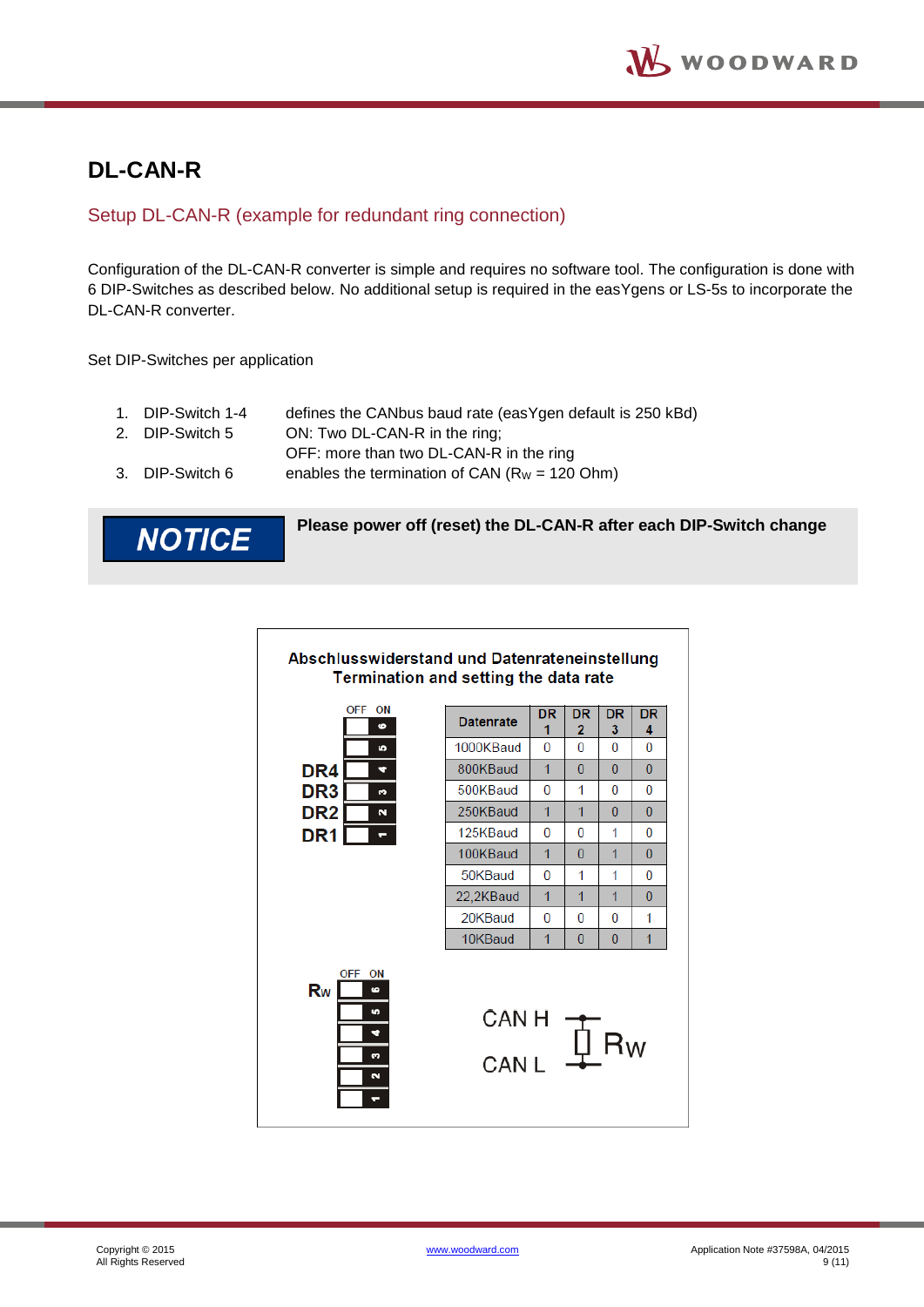